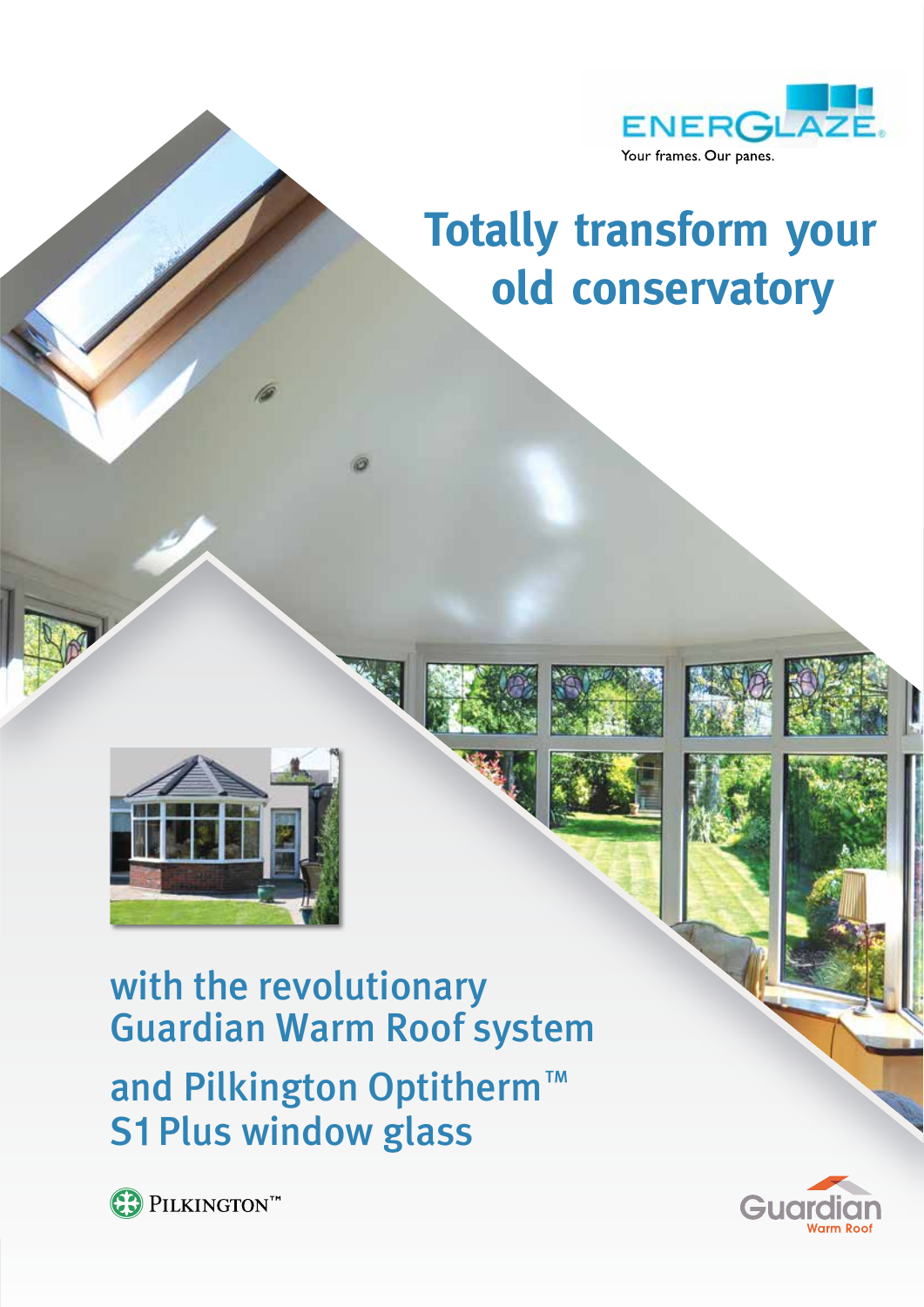Imagine transforming your old conservatory into a new study, lounge, kitchen or playroom – in just three days – with little or no disruption to your home life.



# **Enjoy your conservatory – whatever the weather...**

## **WITH THE NEW GUARDIAN WARM ROOF SYSTEM**

- High performance insulated warm roof conversion system
- Provides energy cost savings
- Reduces rain noise and glare
- Fits onto existing structure
- Pre-engineered lightweight frame
- Superior thermal efficiency
- • Fully certified and guaranteed

## **And Pilkington Optitherm™ S1 Plus heat-retaining window and door glass**

- The latest in high performance heat-retaining glass
- Retrofitted into existing window and door frames
- Reflects heat back into room in winter
- Increases thermal efficiency by up to 64%



#### 72mm high Timber battens performance insulated plasterboard Rafter — Exterior grade plywood Membrane 40mm high performance insulation 25mm high performance insulation (timber batten cut back for clarity)

#### **Guardian warm roof construction**





Choice of tile finishes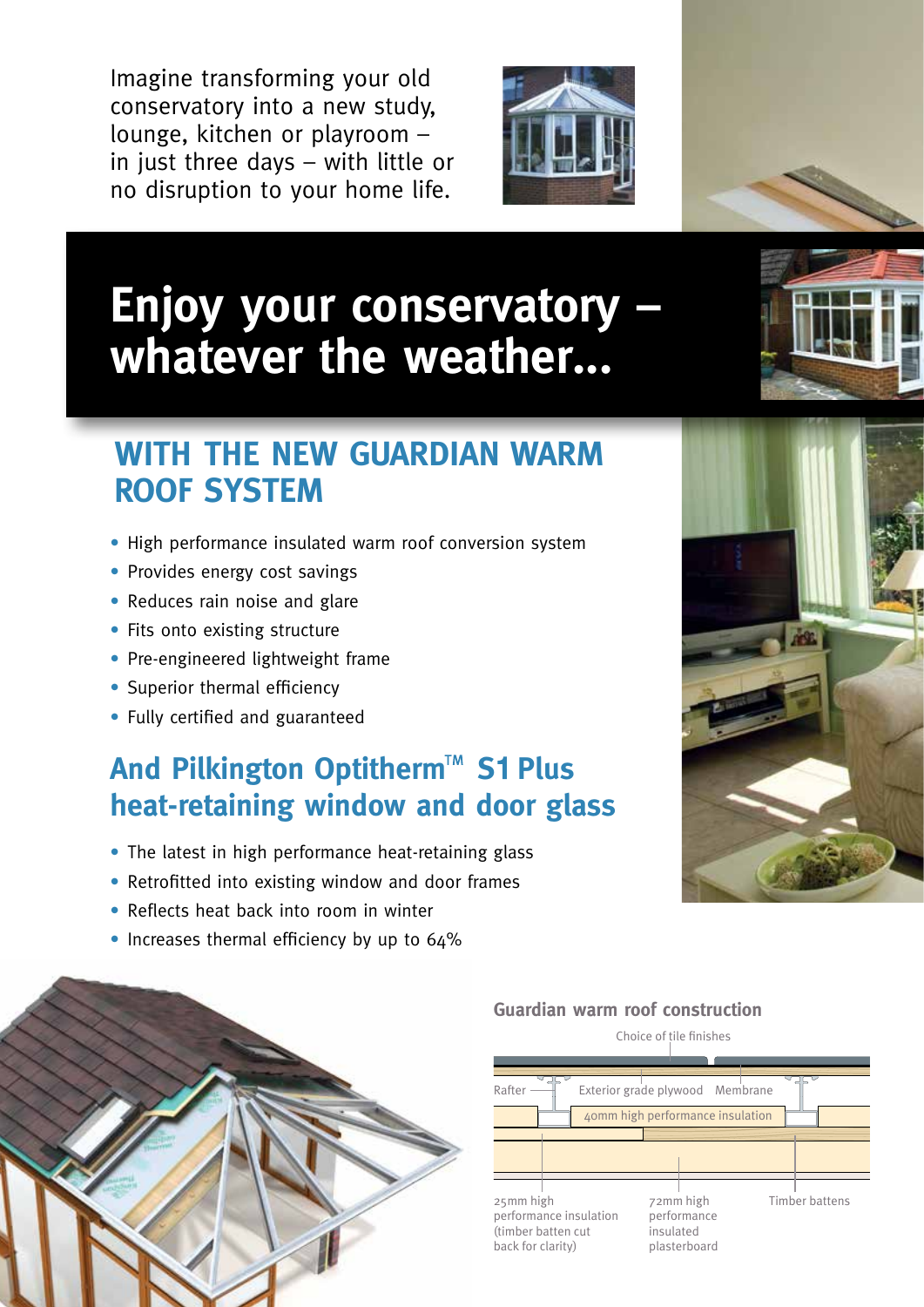

### **THE AFFORDABLE GUARDIAN WARM ROOF CONVERSION SYSTEM**



Fully certified and guaranteed conservatory roof replacement



Reduced fuel bills for the life of the roof

Comfortable ambient temperature all year round

A wide range of roof colours and finishes available

Achieves a U Value of 0.16 (Ireland)



Thermal, structural and condensation risk tested



Fast installation utilising existing walls, windows and doors via our **nationwide installer network**

Fully guaranteed

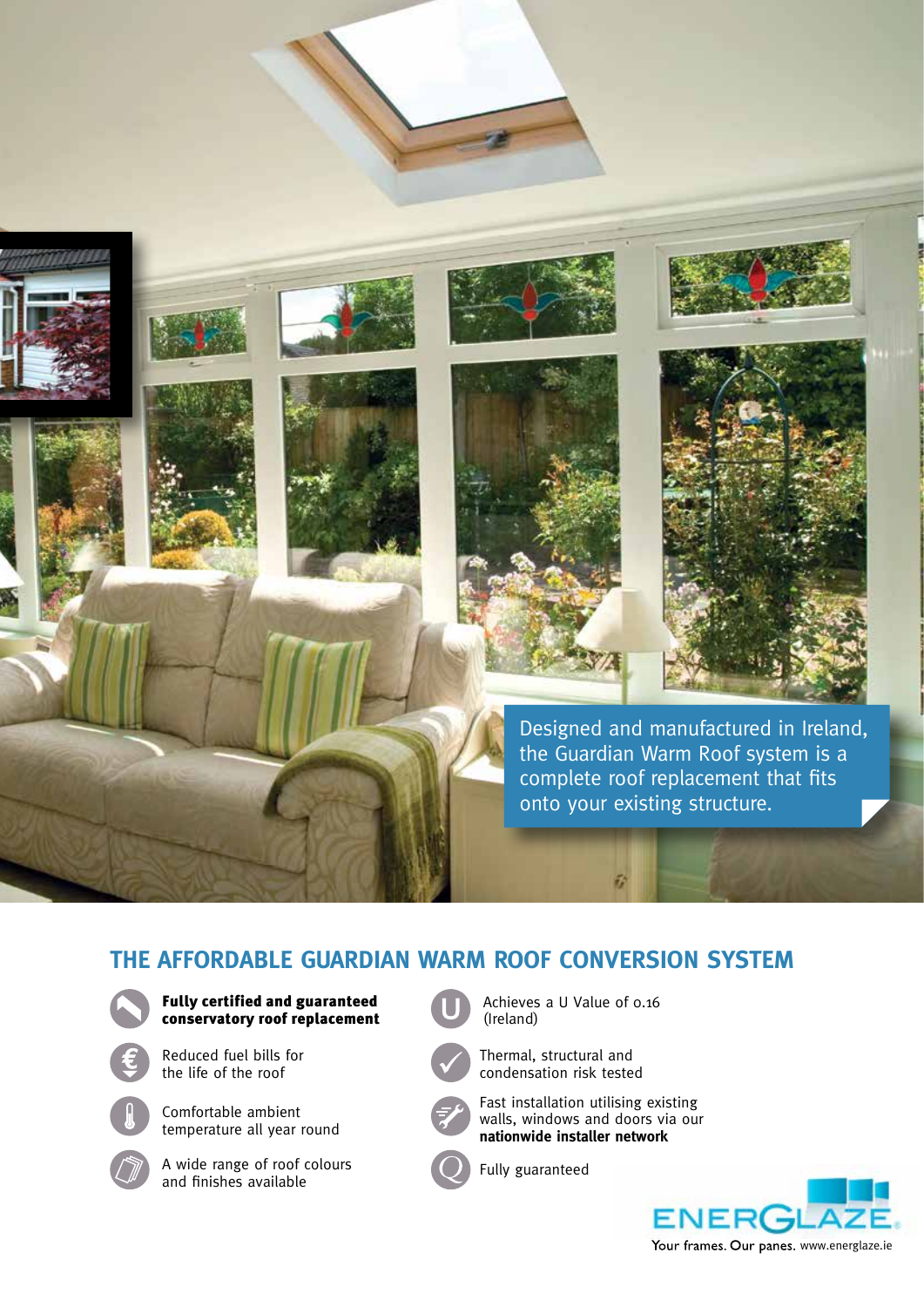## Roof design options

#### Guardian Warm Roof provides warm roof solutions for existing conservatory roof designs. Bespoke solutions also are available.

#### Edwardian

This is the classic sunroom shape. Together with attractive roof windows the Edwardian Guardian roof is the traditional safe bet for styling and convenience. The Edwardian shape also helps to maximise the room space below. The roof is very sympathetic to all house styles as its ridge is so versatile. It can also be the perfect solution to a bungalow extension.









#### Lean-to

The Guardian Lean-to is ideal for maximising space at the back of the house. The ends can either have one or two hips (slopes). It is ideal for kitchen extensions and can go as low as 15 degrees with roof windows.





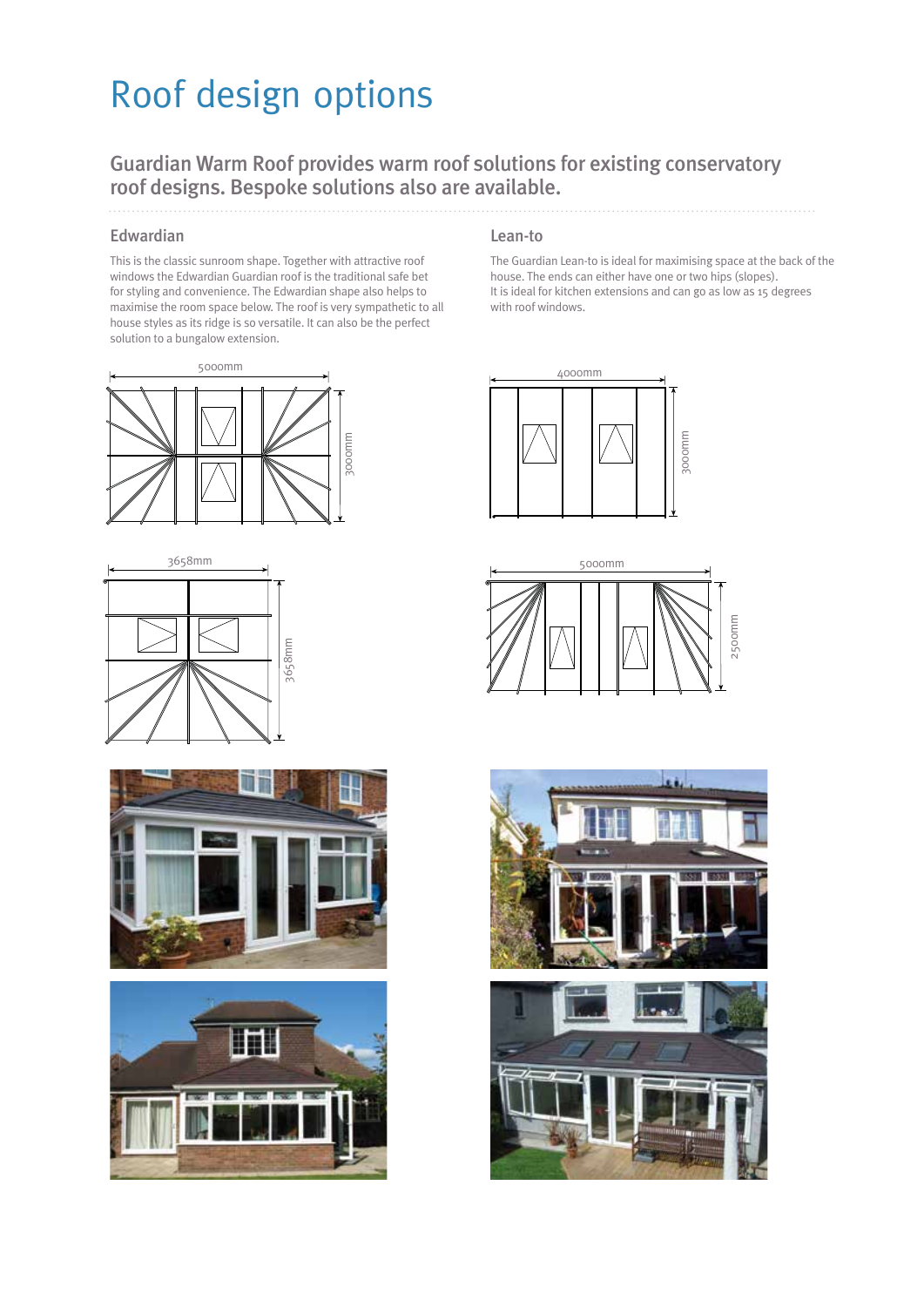#### Victorian

The Victorian roof can also work really well if you don't have as much space in the garden as you would like. The internal plaster finish on the roof can look really attractive with its facet front finish.









#### Gable ended

The main feature of the gable ended is the continuous height it brings to the room due to its long ridge down the centre. The gable also allows you to get the most from your roof windows giving you a light and airy space. Suitable for replacement or new build.







#### Combination

Increase your options with a combination Guardian sunroom. A P-shape simply combines the benefits of two different styles to maximise your living environment. The combination can also come in what is called a T-shape.

Designs are as individual as you are.



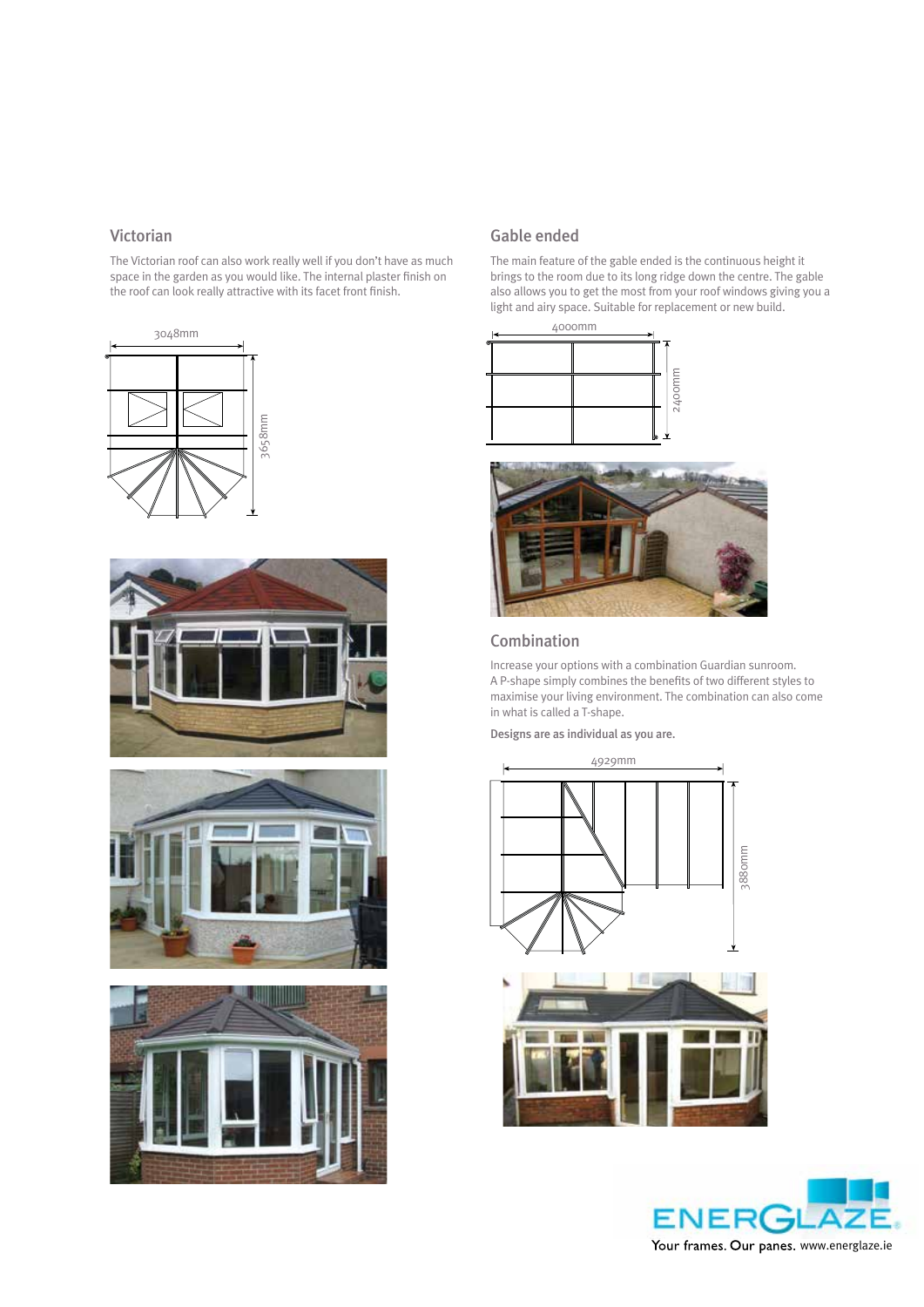

## **Did you know that eight times more heat in your home escapes through old window glass?**

It's true. In fact, according to the Sustainable Energy Authority of Ireland (www.seai.ie), "of all the components in a building, it is through the windows that most heat is lost. This is because glass allows more heat to escape more readily than most other building materials. In fact, given the same area of window and wall, the window will allow up to 8 times more heat to escape.\*"

That's why ENER GLAZE insists on retrofitting your new conservatory with the latest hi-tech, energy-efficient glass from Pilkington.

### Optitherm<sup>™</sup> S1 Plus heat-retaining glass:

- Is 82% more efficient than single glazing
- And 64% more efficient than standard double-glazing
- Significantly reduces your annual heating bills
- Lets you enjoy your conservatory all year round
- Is designed to reflect radiated heat back into your conservatory during winter months

### A choice of glass options:

- Acoustic glass (if noise is an issue)
- Anti-fade glass to prevent furniture and curtains fading
- Toughened safety glass to comply with building regulations





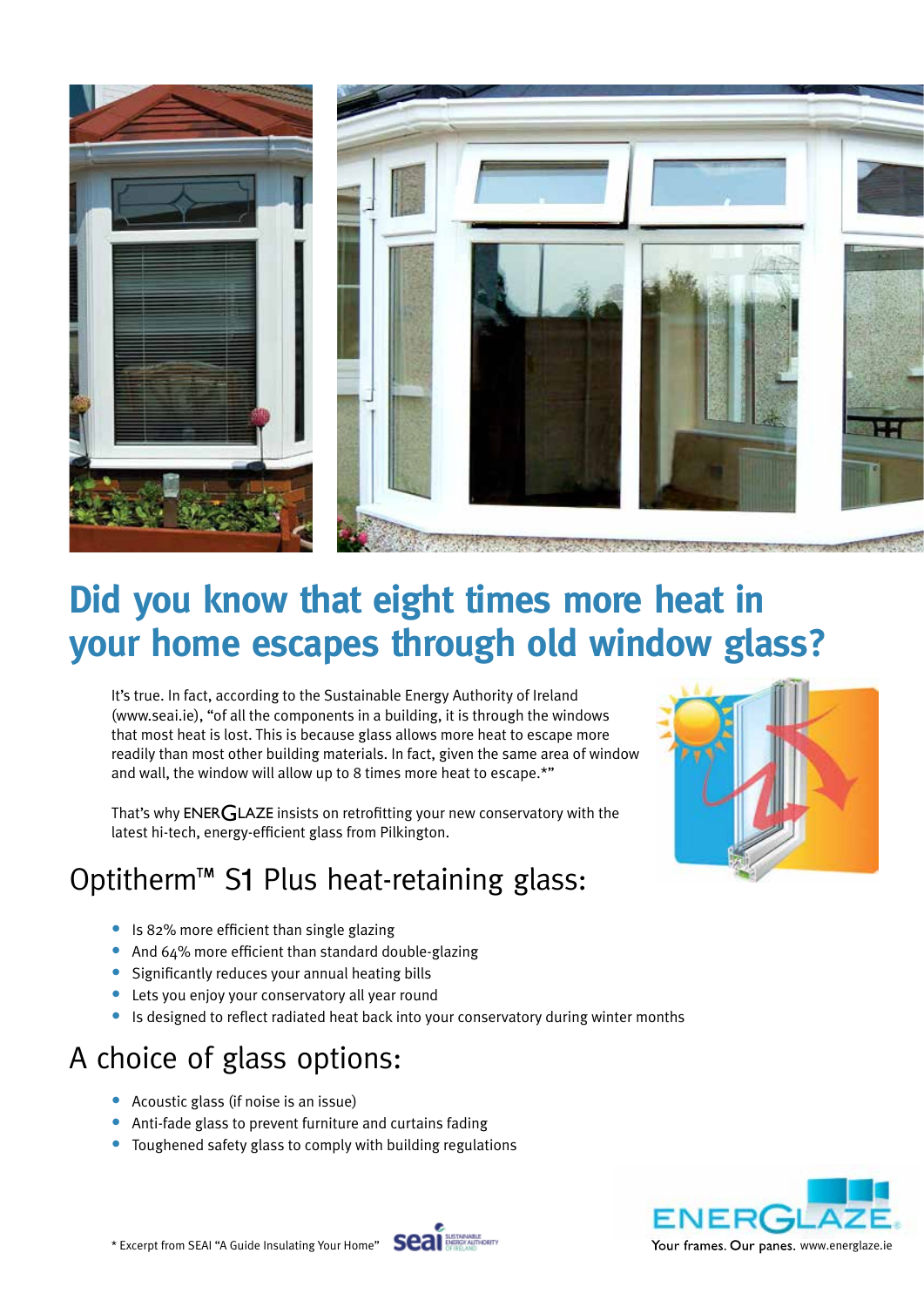## **YOUR CONSERVATORY, YOUR WAY**

## Warm Roof System, New Glass Roof or Glass Upgrade.

If a Guardian Warm Roof is not for you then  $ENERGLAZE$  can install a completely new glass roof or simply upgrade the glass in an existing roof. So you can still enjoy all the many benefits of a brighter, more comfortable conservatory all year round.

If you want more choice, choose ENER GLAZE.

To help you enjoy your new conservatory to the fullest, ENERGLAZE also offers two more hi-tech, high performance glass types from Pilkington designed specifically for your conservatory roof.



### Solar Control

All too often the wrong type of glass is specified for conservatory roofs, making them too bright and too hot in summer and too cold in winter. ENERGLAZE install a solar control glass which can block solar heat gain by 77% and reduce glare by 60% while still offering thermal efficiency improvements of up to 64%. All this in one double-glazed unit meaning we literally have a glass solution for all seasons!

Solar control glass is also available in toughened or laminated versions for added safety and security.

## Self-Cleaning Glass

Representing a real breakthrough in the glass technology, Pilkington pioneered dual-action self-cleaning glass with the introduction of Pilkington Activ™.

Perfect for those awkward-to-reach areas of your conservatory roof, Pilkington Activ™ reduces the need for cleaning by using the forces of nature – including daylight and rain to break down and wash away organic dirt – to maintain a cleaner and clearer appearance.